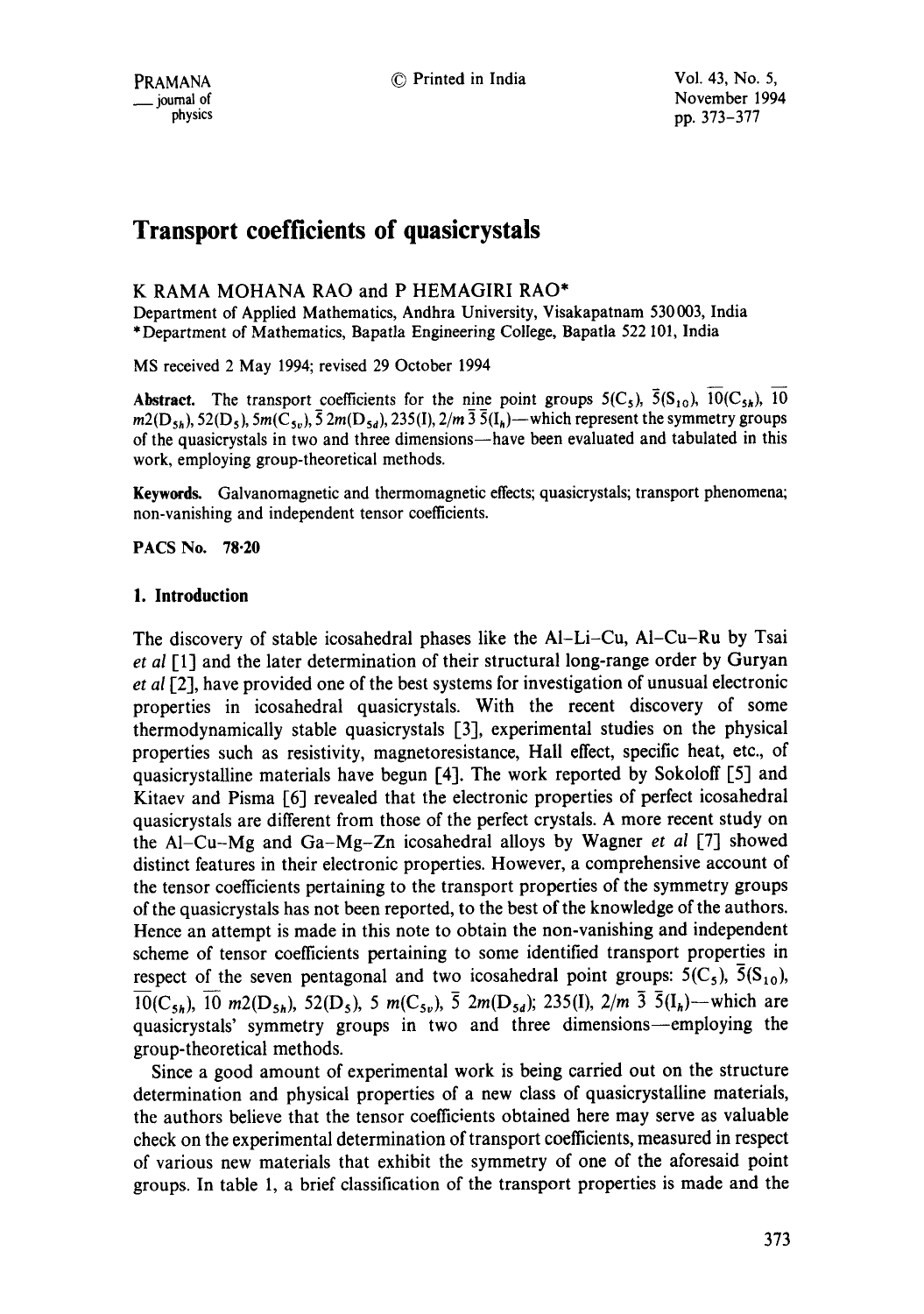| Physical property representing<br>the relation between                                                                                                                                                                                                                                                          | Compound<br>character $\chi^{\Gamma}_{\rho}$ for<br>the physical<br>property | Maximum<br>number of<br>independent Transport<br>coefficients<br>needed | phenomenon<br>exhibited                                                                                 |
|-----------------------------------------------------------------------------------------------------------------------------------------------------------------------------------------------------------------------------------------------------------------------------------------------------------------|------------------------------------------------------------------------------|-------------------------------------------------------------------------|---------------------------------------------------------------------------------------------------------|
| Vector and a vector $(\rho_{ik}^0 = \rho_{ki}^0)$                                                                                                                                                                                                                                                               | $4C^2 + 2C$                                                                  | 6                                                                       | Electrical resistivity;<br>Thermal conductivity                                                         |
| Second rank anti-symmetric<br>tensor and axial vector (same<br>as axial vector and axial vector)<br>$(\rho_{ikl} = -\rho_{kil})$                                                                                                                                                                                | $4C^2 + 4C + 1$                                                              | 9                                                                       | First order Hall<br>effect, first order<br>Leduc-Righi effect                                           |
| Second rank symmetric tensor<br>and second rank symmetric<br>tensor $(\rho_{iklm})$<br>Notation: In contracted<br>notation this tensor is<br>represented by a fourth rank<br>tensor $\rho_{mn}$                                                                                                                 | $(4C^2 \pm 2C)^2$                                                            | 36                                                                      | First order magneto-<br>resistance, First order<br>magneto-thermal<br>conductivity piezo-<br>resistance |
| Axial vector and totally<br>symmetric third rank tensor<br>$(\rho_{iklmn} = - \rho_{kilmn}$ for all<br>permutations of the indices<br>$l, m, n$ ).<br>Notation: In contracted<br>notation this tensor is<br>represented with three<br>components $p_{\text{ars}}$ following the<br>notation developed in $[11]$ | $((1 + 2C))$<br>$(+ 8C^3 + 4C^2 \mp 2C)$                                     | 30                                                                      | Second order Hall<br>effect.<br>Second order Leduc<br>Righi effect                                      |

**Table** 1. Classification of transport properties and character of the reducible representation corresponding to the physical property.

In table 1, C stands for the cosine of the angle of rotation  $\phi$  in the symmetry operation. The + or – sign in the compound character  $\chi_n^{\Gamma}$ , have to be taken according to whether the symmetry operation under consideration is a proper rotation or an improper rotation.

notation adopted for denoting the property tensors of various ranks corresponding to the considered transport property is explained. In table 2, the non-vanishing tensor components evaluated for the nine point groups are tabulated in a compact form as was done by Kumaraswamy and Krishnamurthy [8].

# **2. Transport phenomena, evaluation of tensor coefficients and results**

It is well-known that the effect of magnetic field on the electrical and thermoelectrical properties in the absence of a temperature gradient is called galvanomagnetic effect. Physical properties such as electrical resistivity, first order Hall effect, first order magneto-resistance, and second order Hall effect are known as the galvanomagnetic effects. The components of the tensors  $\rho_{ik}^0$ ,  $\rho_{ikl}$ ,  $\rho_{iklm}$  and  $\rho_{iklmn}$  representing respectively the aforesaid four galvanomagnetic effects are called galvanomagnetic coefficients. Similarly the effect of magnetic field on the thermoelectric and thermal properties in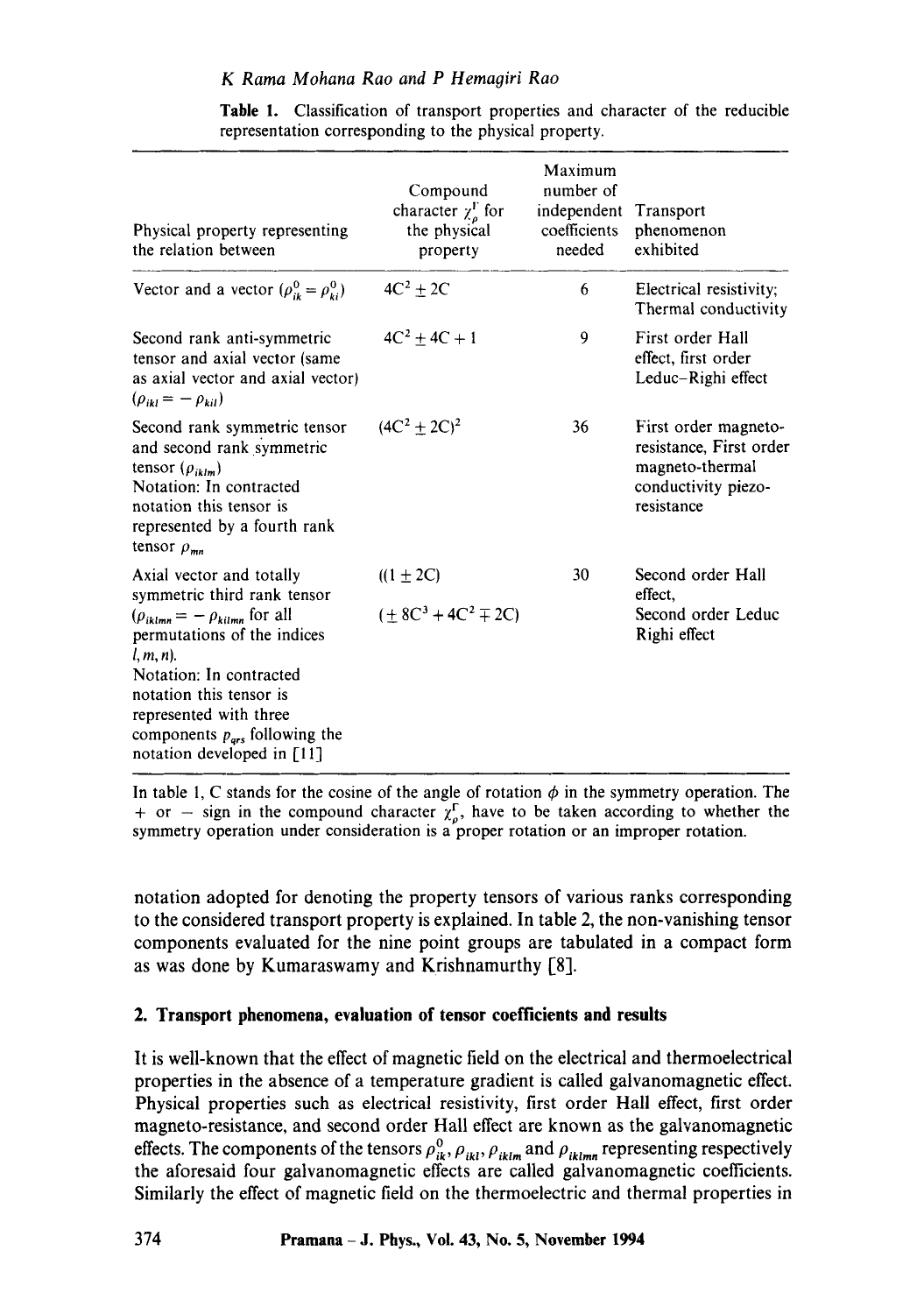|                                  |                      |                          |                      |                                     | <b>Table 2.</b> Non-vanishing tensor coefficients $\rho_{ik}^v$ , $\rho_{ikl}$ , $\rho_{mi}$ , $p_{qs}$ . |                                                   |                                                                                                                                                            |                                                                                                                        |
|----------------------------------|----------------------|--------------------------|----------------------|-------------------------------------|-----------------------------------------------------------------------------------------------------------|---------------------------------------------------|------------------------------------------------------------------------------------------------------------------------------------------------------------|------------------------------------------------------------------------------------------------------------------------|
| Pentagonal                       |                      | Number of independent    | coefficients needed  |                                     |                                                                                                           |                                                   | Non-vanishing coefficients                                                                                                                                 |                                                                                                                        |
| point group<br>icosahedral       | ್ಚೆ                  | $\rho_{ikl}$             | $\rho_{_{\sf min}}$  | $p_{\mathit{grs}}^{\phantom{\dag}}$ | $\rho_{\mu}^{\rm c}$                                                                                      | $\rho_{_{ill}}$                                   | $\rho_{_{\sf min}}$                                                                                                                                        | $P_{qrs}$                                                                                                              |
| $5, \overline{5}, \overline{10}$ | $\mathbf{\Omega}$    |                          |                      | $\bullet$                           | $\rho_{11}^0 = \rho_{22}^0,$<br>$\rho_{33}^0$                                                             | $\rho_{131} =$<br>$\rho_{123}$                    | $\rho_{13} = \rho_{23}, \rho_{16} = -\rho_{26} =$<br>$\rho_{11}=\rho_{22},\rho_{12}=\rho_{21},$                                                            | $p_{111} = 3p_{112} =$<br>$3p_{216} = p_{222}$                                                                         |
|                                  |                      |                          |                      |                                     |                                                                                                           | $\rho_{132}$ =<br>$-\rho_{231}$<br>$\rho_{232}$ , | $(\rho_{33}, \rho_{44} = \rho_{55}, \rho_{45} =$<br>$(-\rho_{34}, 2\rho_{66} = \rho_{11} - \rho_{12})$<br>$-\rho_{61} = \rho_{62}, \rho_{31} = \rho_{32},$ | $-p_{211} = -3p_{212}$<br>$p_{123} = -p_{213}$<br>$p_{113} = p_{223}$<br>$3p_{116} = p_{122} =$<br>$p_{315} = p_{324}$ |
| 52, 5m,<br>$\frac{1}{10}$ m2,    | $\mathbf{\tilde{c}}$ | $\overline{\mathcal{C}}$ | $\bullet$            | 4                                   | $\rho_{11}^0 = \rho_{22}^0$ ,<br>$\rho_{33}^0$ ,                                                          | $\rho_{132} =$<br>$\rho_{123}$                    | $\rho_{11}=\rho_{22},\rho_{12}=\rho_{21},$<br>$\rho_{13}=\rho_{23},\rho_{31}=\rho_{32},$                                                                   | $p_{111} = 3p_{112} =$<br>$3p_{216} = p_{222}$<br>$p_{333}$                                                            |
| $\overline{5}$ 2m                |                      |                          |                      |                                     |                                                                                                           | $-\rho_{231}$                                     | $\rho_{33}, \rho_{44} = \rho_{55},$<br>$2\rho_{66} = \rho_{11} - \rho_{12}$                                                                                | $p_{113} = p_{223}$ ,<br>$p_{315} = p_{324}$ ,<br>$\rho_{333}$                                                         |
| 235,                             |                      |                          | $\mathbf{\tilde{c}}$ |                                     | $\rho_{11}^0 = \rho_{22}^0 =$                                                                             | $\rho_{123} =$                                    | $\rho_{11} = \rho_{22} = \rho_{33}$                                                                                                                        | $p_{111} = 3p_{112} =$                                                                                                 |
| $2/m \bar{3} \bar{5}$            |                      |                          |                      |                                     | $\rho_{33}^{\circ}$                                                                                       | $-\rho_{132} =$<br>$\rho_{231}$                   | $\begin{array}{l} \rho_{12}=\rho_{13}=\rho_{21}=\rho_{23}=\\ \rho_{31}=\rho_{32}, 2\rho_{44}=\ 2\rho_{55}=2\rho_{66}=\rho_{11}-\rho_{12} \end{array}$      | $\begin{array}{l} p_{222} = 3p_{223} = \\ 3p_{315} = 3p_{324} = \end{array}$<br>$3p_{113} = 3p_{216} =$<br>$p_{333}$   |
|                                  |                      |                          |                      |                                     |                                                                                                           |                                                   |                                                                                                                                                            |                                                                                                                        |

 $\circ$ -9 ੰ≝ ا<br>ماهين

375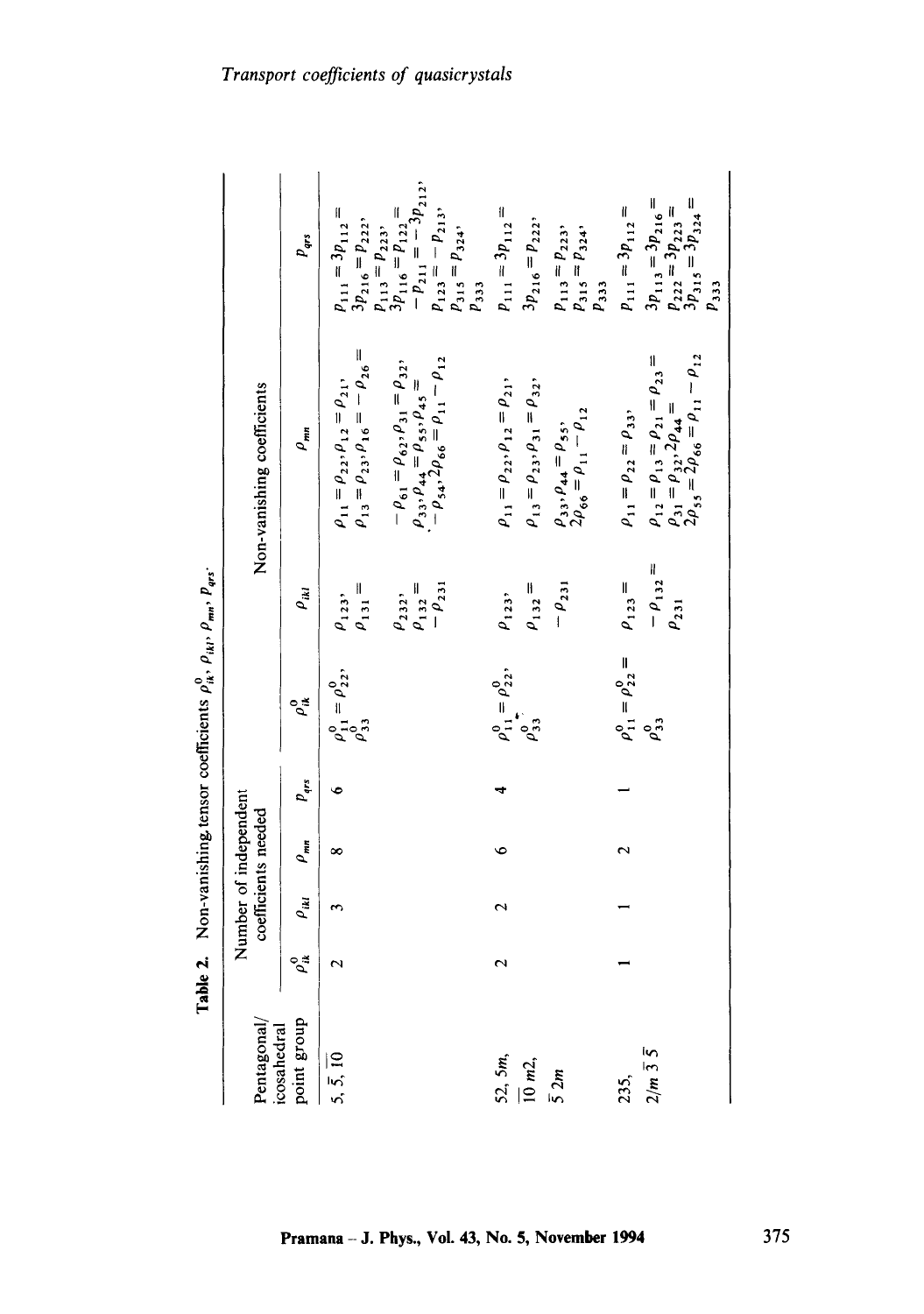#### *K Rama Mohana Rao and P Hemaoiri Rao*

the absence of an electric current is called thermomagnetic effect. Thermal conductivity, first order Leduc-Righi effect, first order magnetothermal conductivity, second order Leduc-Righi effect are some known thermomagnetic effects. These effects are represented respectively by the tensors  $K_{ik}$ ,  $K_{ikl}$ ,  $K_{iklm}$ ,  $K_{iklm}$  and the components of these tensors are known as thermomagnetic coefficients. Since the  $\rho$ and K coefficients of corresponding order are tensors of the same rank and kind, they have identical schemes of non-vanishing and independent coefficients. The galvanomagnetic effects and the thermomagnetic effects are together known as the transport phenomena [9, 11].

The permutation (of indices) symmetries and other characteristics (like peseudo, or polar, time-reversal symmetric or otherwise) of the tensors  $\rho_{ik}^0$ ,  $\rho_{ik}$ ,  $\rho_{iklm}$  and  $\rho_{iklmn}$ together with the character  $\chi^i_{\alpha}$  of the corresponding reducible representation are briefly summarized in table 1. The maximum number  $n<sub>i</sub>$  of non-vanishing and independent coefficients required by each one of the nine point groups, corresponding to the property tensor under consideration are determined employing the well-known formula

$$
n_i = \frac{1}{g} \sum_{\rho} h_{\rho} \chi_{\rho}^{\Gamma}(R) \chi_{\rho}^{\Gamma}(R)
$$
 (1)

with the usual notation. The  $n<sub>i</sub>$ s obtained using this formula are given in table 2.

In order to determine the non-vanishing, independent coefficients the following transformation equations are used.

$$
\rho_{ik}^{0} = a_{im} a_{kn} \rho_{mn}^{0} \quad \text{with} \quad \rho_{ik}^{0} = \rho_{ki}^{0}
$$
\n
$$
\rho_{ikl} = a_{im} a_{kn} a_{lp} \rho_{mnp} \quad \text{with} \quad \rho_{ikl} = -\rho_{kil}
$$
\n
$$
\rho_{iklm} = a_{ip} a_{kq} a_{lr} a_{ms} \rho_{pqrs} \quad \text{with} \quad \rho_{ikim} = \rho_{ikml} = \rho_{kilm} = \rho_{kiml}
$$
\n
$$
\rho'_{iklmn} = a_{ip} a_{kq} a_{lr} a_{ms} a_{nl} \rho_{pqrs}
$$
\n
$$
\rho_{iklmn} = -\rho_{kilmn} \quad \text{for all permutations of } l, m, n. \tag{2}
$$

where  $a_{im}$  are the elements of the transformation matrix.

By demanding the invariance of the components under symmetry transformations (2), the desired results are obtained. The coefficients thus obtained in respect of all the nine point groups are listed in table 2 in a compact form as was done [8].

From table 2, it can be seen that the number of non-vanishing and independent tensor coefficients for the  $\rho_{ik}^0$ ,  $\rho_{ikl}$ ,  $\rho_{iklmn}$ ,  $\rho_{iklmn}$  obtained in respect of the icosahedral point groups are 1, 1, 2 and 1 respectively, fewer than those needed for any one of the 32 crystallographic point groups. It may be noted that the above tensor coefficients  $(\rho)$ 's) are just the same as those needed for an isotropic medium.

In view of the interest now being shown by several experimentalists on the electronic and other physical properties of the quasicrystalline materials (alloys) [4, 10], it is hoped that the results reported here may be useful to material scientists in systematizing transport data on quasicrystals.

#### **Acknowledgement**

The authors are thankful to the referee for constructive suggestions for modification.